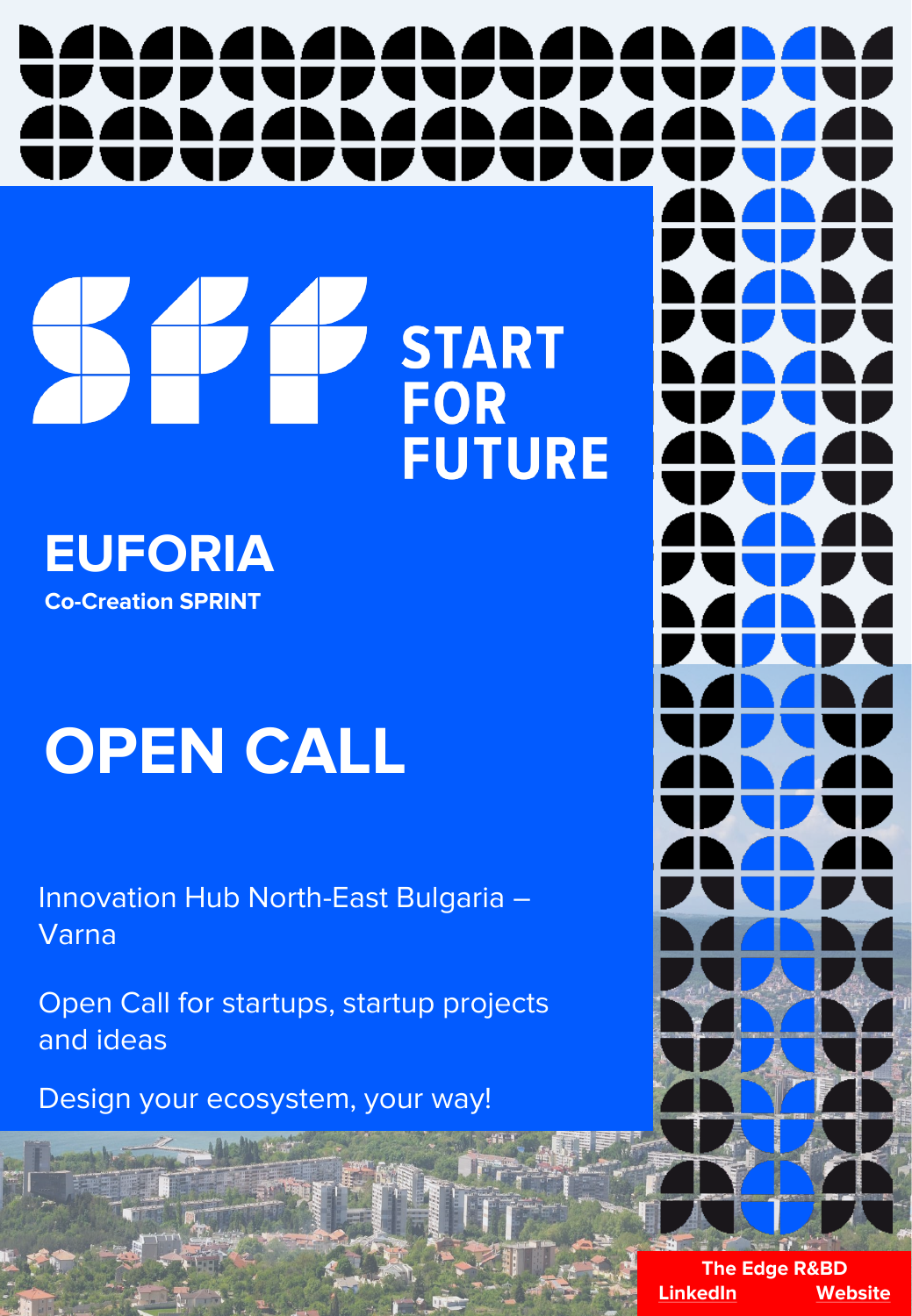**The Co-Creation SPRINT is the result of project EUFORIA and Innovation Hub Work in 2021 and the challenges presented have been selected by variety of regional stakeholders across different sectors**





#### INNOVATION HUB NORTH-EAST BULGARIA – VARNA

In 2021, stakeholders (representatives of academia, local authorities, business sector, startups) have been actively engaged to define city and regional challenges related to the needs of people, businesses, organizations and society, and create a longstanding impact on cities and urban quality of life.

On international level, a joint meeting was held with the European ecosystems, partners in EUFORIA (Athens /Greece/, Aveiro /Portugal/, Munich /Germany/. Osijek /Croatia/) to share experiences, insights, discuss synergies and ways to set up a community.

Based on the results presented, a framework for empowering regional entrepreneurial ecosystems was developed. This call, for innovative solutions to address the challenges, is part of this framework.

#### **INNOVATION CHALLENGES FOR 2022**



**Quality of Life and Health Transportation and Urban Planning**



**Environment and Energy**



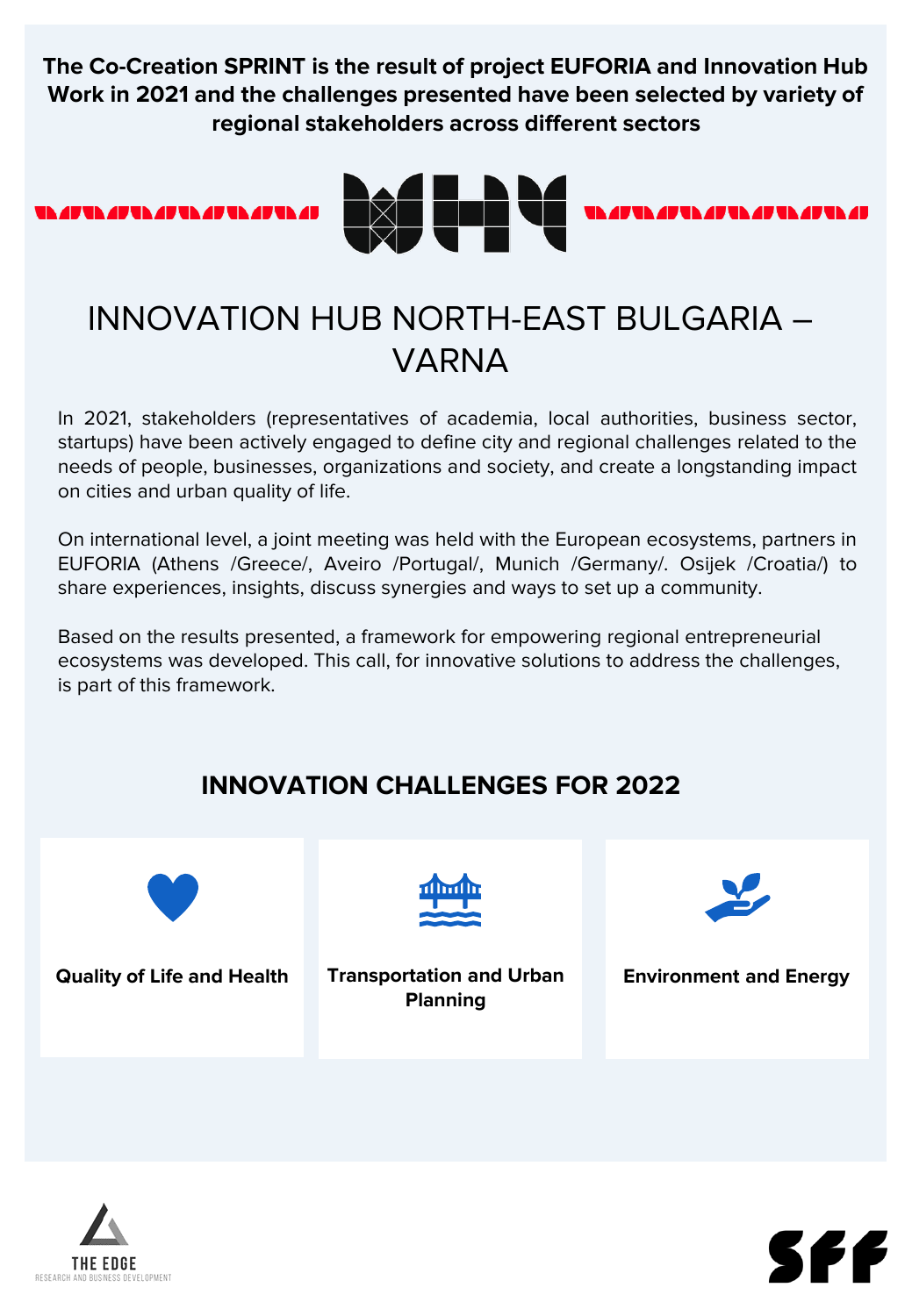**Whether you have participated In innovation challenges before, or you are embarking this program just now, we are certain that together we will create projects that improve the city outlook and create jointly the impact needed.** 







#### Innovation Hub North-East Bulgaria – Varna Co-Creation Program

A 10-12 week innovation program to develop co-creation projects between startups, industry, city of Varna - towards innovation that will make your ecosystem sustainable and liveable in your own way!

Successful collaborations will be supported by The Edge R&BD



#### **Events & Workshops**

Regional & global online & Hybrid events & workshops across program participants



#### **Co-Creation**

Presentation of co creation principles & formation of collaborations between partners involved



#### **Incubation**

Startups can be further supported by incubation programs and/or could apply for International Open Incubation Program



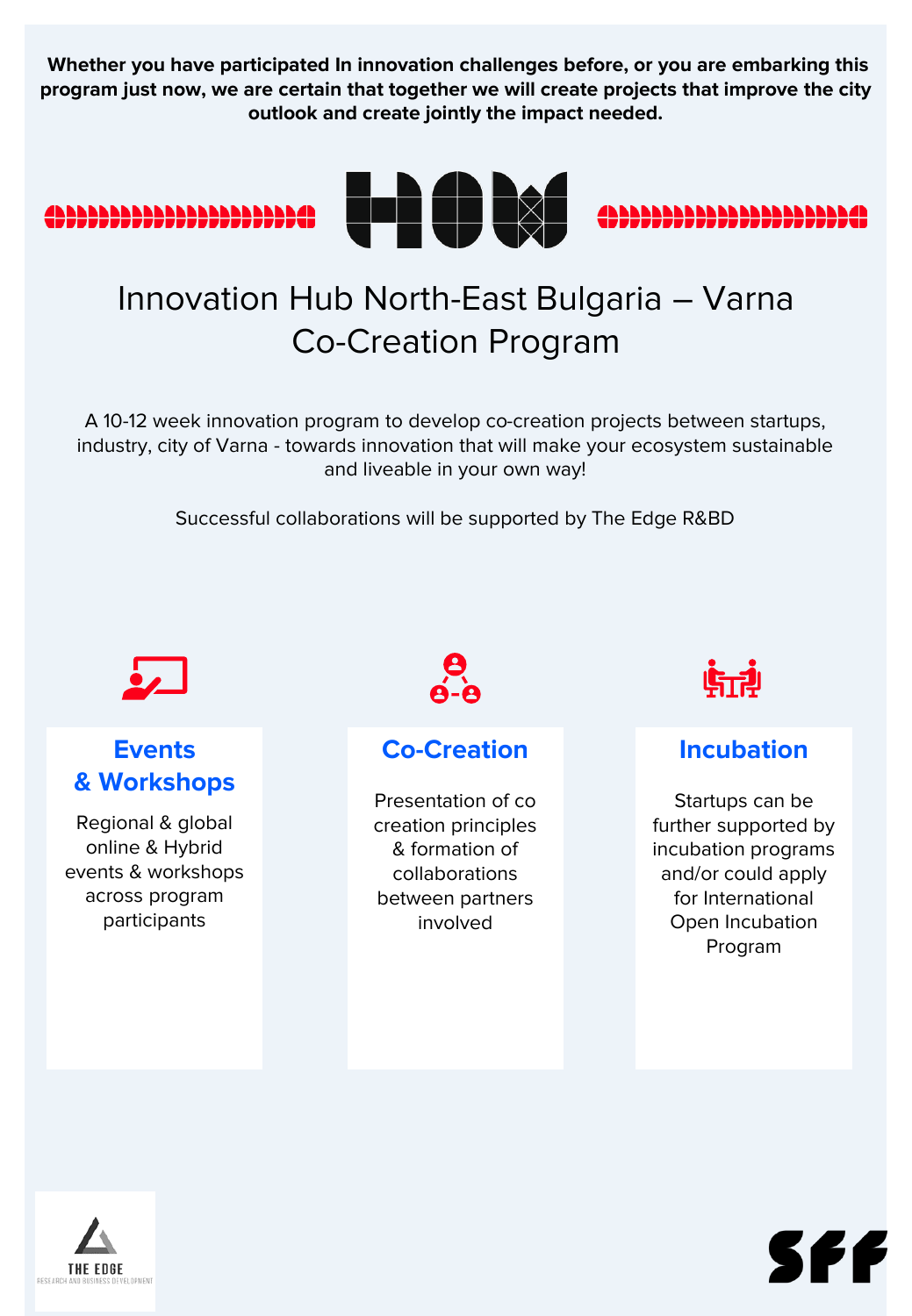#### **Examples for innovation challenges in Varna and North-East Bulgaria**

#### 499999999999999999999949

#### **We are looking for your solutions for challenges like:**

#### **Quality of Life and Health**

- Healthy lifestyle and living
- Recreational and Spa tourism and spaces
- Solutions for prevention and/or for chronic conditions
	- Solutions for post-hospital care, rehabilitation
		- Health-related digital innovative solutions
- Solutions that promote an active lifestyle for different age groups

#### **Transportation and Urban Planning**

- Innovative solutions for recreational areas and sport facilities
	- Urban spaces for entertainment, art and culture
		- Improving social infrastructure
	- Digital solutions related to the urban environment
		- Improving traffic
		- Solutions for improving public transportation
			- Solutions for better access to urban areas

#### **Environment and Energy**

- Alternative means of transport
	- Electromobility plan
- Water management. Waste management. Recycling
	- Reduction of pollution
- Improving air quality and decarbonization for urban environment
- Energy efficiency for industry, coastal areas, for residential buildings
	- Low carbon maritime coastal transport
	- Development of eco-efficient and sustainable urban infrastructure

**Up to 3 innovative solutions, participating successfully in the program, will receive funding between 2000 and 5000 BGN for further development of the idea and the project.**